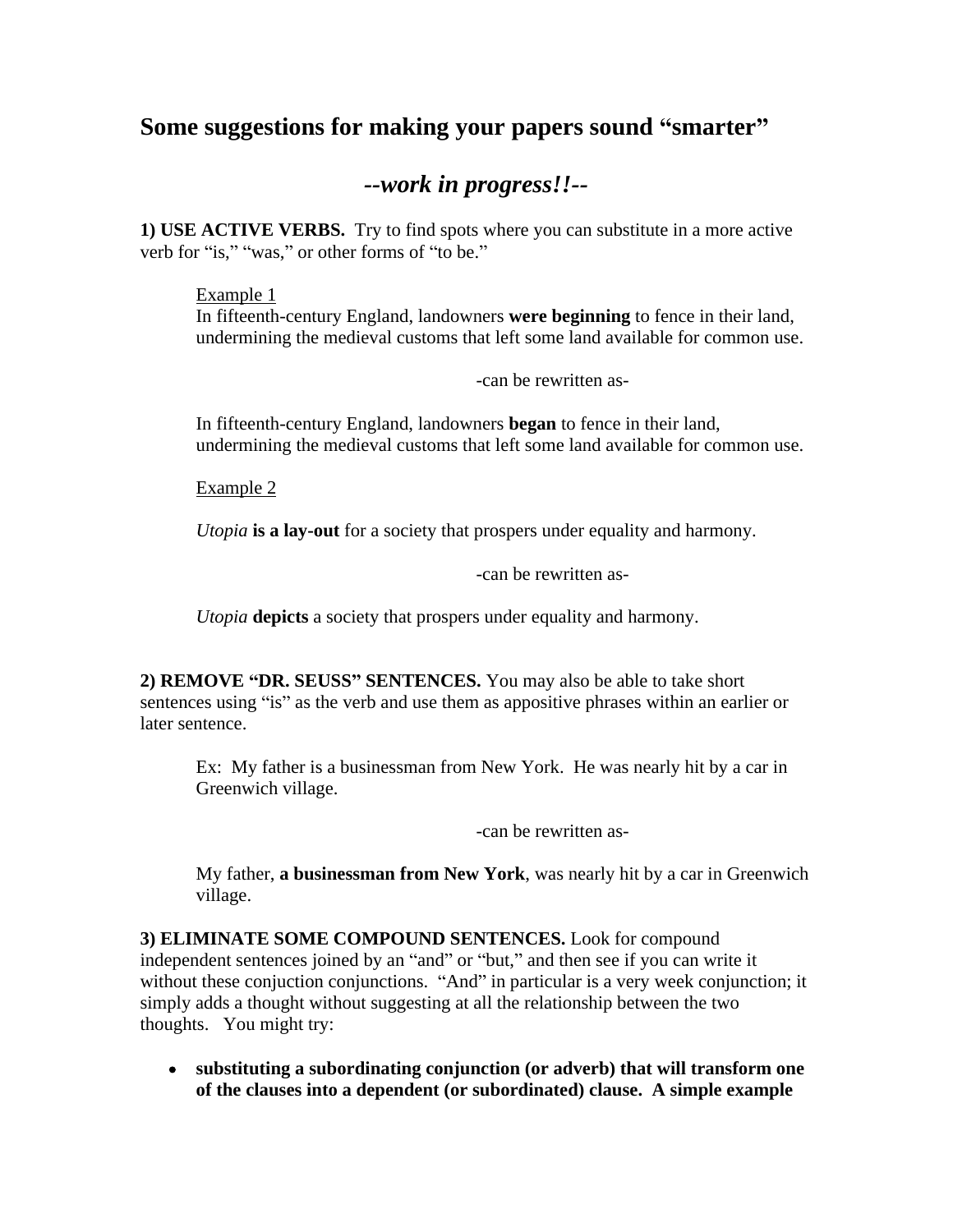#### **would** be substituting "although" for "but"—a small change admittedly, but **occasionally provides some needed variety.**

#### Example 1 and 200 and 200 and 200 and 200 and 200 and 200 and 200 and 200 and 200 and 200 and 200 and 200 and 200 and 200 and 200 and 200 and 200 and 200 and 200 and 200 and 200 and 200 and 200 and 200 and 200 and 200 and

More writes of the Utopian love of learning and religion, but he talks about both in very distinct areas of the text.

-can be rewritten as-

Although More writes of the Utopians' love of learning and religion, he keeps both as their own separate entities.

#### **turning one half of the compound sentence into a present participial phrase**   $(\text{but be careful—this doesn't always work!})$ **)**

#### Example 2

Many scholars recognize that changes such as the rise of capitalism was a central target for More's criticisms, and speculations have been made that More's *Utopia* reflects a socialist belief system.

-can be rewritten as-

Many scholars recognize that changes such as the rise of capitalism was a central target for More's criticisms, **leading some to speculate** that More's *Utopia* reflects a socialist belief system.

#### Example 3 and 200 and 200 and 200 and 200 and 200 and 200 and 200 and 200 and 200 and 200 and 200 and 200 and 200 and 200 and 200 and 200 and 200 and 200 and 200 and 200 and 200 and 200 and 200 and 200 and 200 and 200 and

Soon, "the nation organized as the one great business corporation in which all other corporations were absorbed," and this eliminated many problem such as overproduction, waste, and economic crises.

-can be rewritten as-

Soon, "the nation organized as the one great business corporation in which all other corporations were absorbed, **thereby eliminating** many problem such as overproduction, waste, and economic crises.

**turning one half of the compound sentence into an introductory clause or phrase,**

### Example 4

Ames remarks on the critical nature of Utopia and recognizes More's subtle hints at social unrest in England at the time.

 <sup>\*</sup> This method only works when the entire first independent clause leads logically somehow to the second independent clause. I've given a couple examples below of how this can work.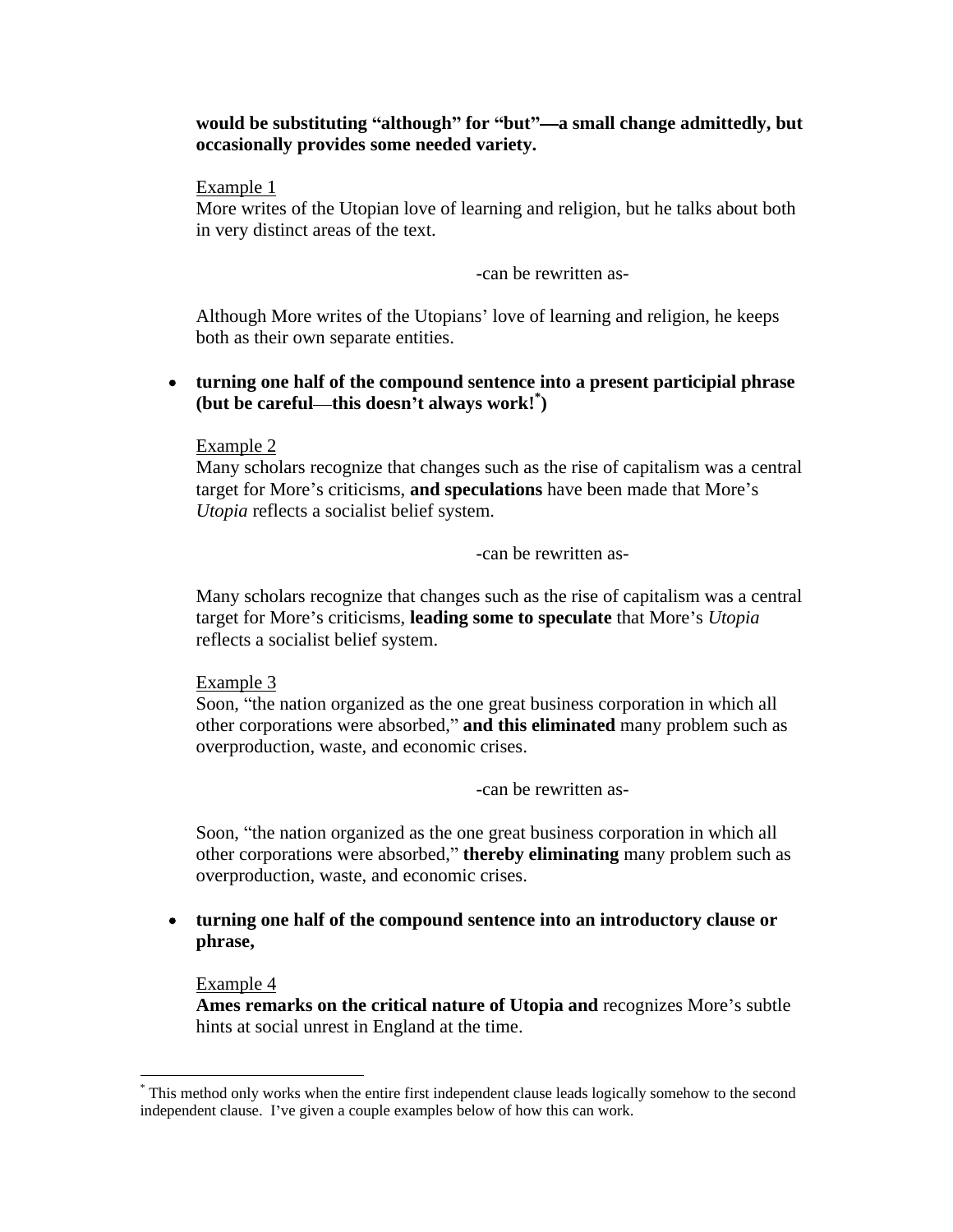-can be rewritten as-

**Remarking on the critical nature of Utopia, Ames recognizes More's subtle** hints at the social unrest in England at the time.

**substituting a simple semicolon or period for the conjunction (remember, there are other often better ways to join ideas together than with just a conjunction).**

# Example 5

As agricultural capitalism emerged in England, many people observed the problems with workers and wages, and as Kautsky emphasized, More was one of the few to take the criticisms a step further.

-can be rewritten as-

As agricultural capitalism emerged in England, many people observed the problems with workers and wages. Kautsky emphasized that More was one of the few to take the criticisms a step further.

### **simply splitting the sentence into two. Sometimes a simple period can do the job quite nicely.**

**4) TRY SOME GERUND PHRASES.** Look for "which" or "that" clauses and see if you can replace a few of them with a gerund phrase.

Example **Example** 

Plato depicts a city that degenerates from an ideal state to tyranny.

-can be rewritten as-

Plato depicts a city degenerating from an ideal state to tyranny.

**5) MORE EXPRESSIVE WORDS FOR EXPRESSION. Instead of says or writes, try some other verbs: suggest, argue, assert, insist, maintain, support, advocate, champion, recognize, allude, point to, point out, observe, notice, etc.**